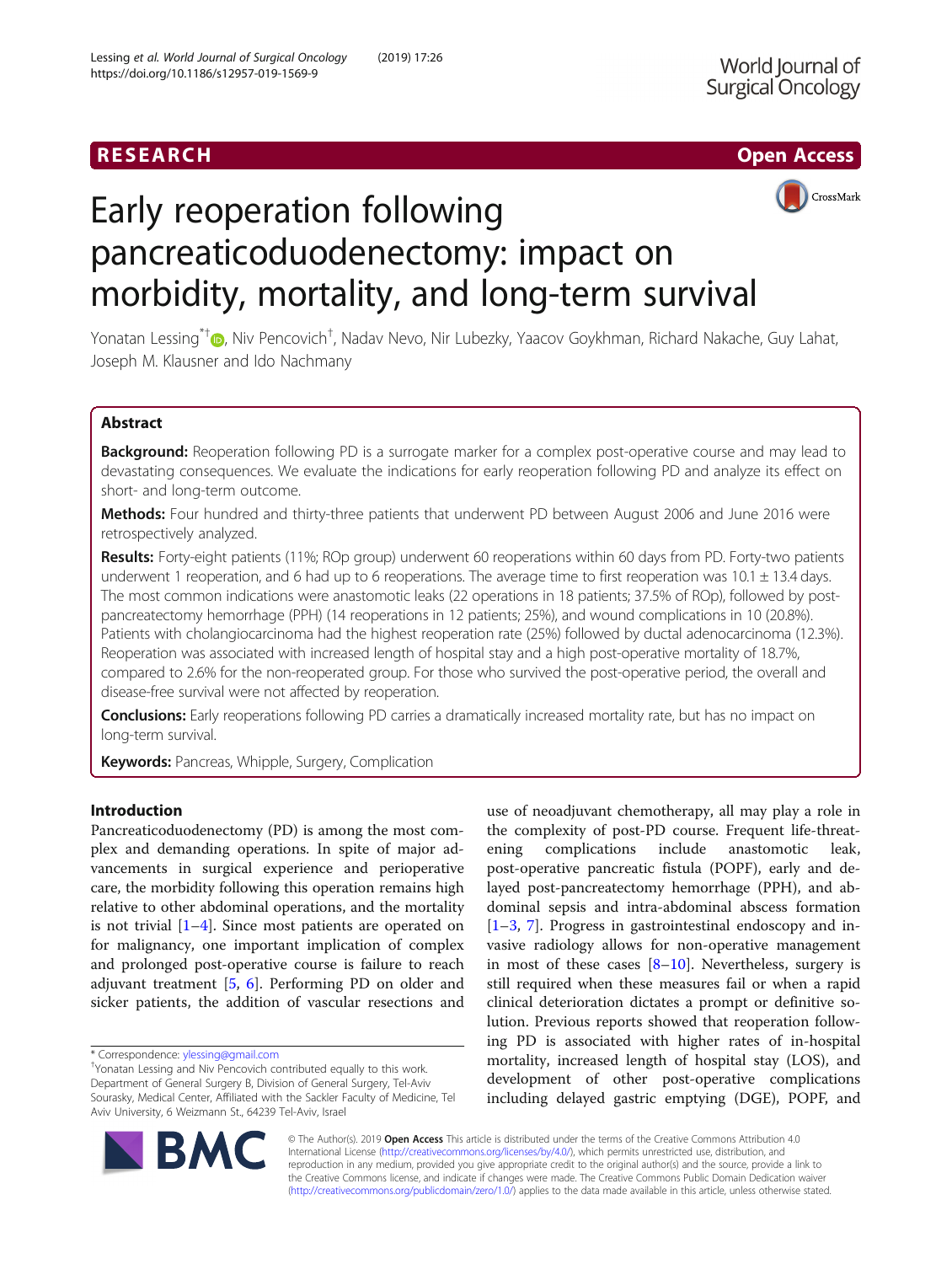PPH as well as systemic complications. However, the impact of reoperation on long-term survival is still unclear [[11](#page-6-0)–[13](#page-6-0)]. In this study, we evaluated the indications for early reoperation following PD and analyzed its effect on short outcome, as well as long-term outcomes of those operated for cancer.

# Materials and methods

# **Patients**

Included in this study are patients that underwent PD between August 2006 and June 2016. All operations were performed with a curative intent. The data were retrospectively retrieved from a prospectively collected database. Patients' demographics and preoperative comorbidities including hypertension (HTN), ischemic heart disease (IHD), diabetes mellitus (DM), and chronic obstructive pulmonary disease (COPD) were evaluated. Additional preoperative data included standard lab tests, as well as serum levels of carcinoembryonic antigen (CEA) and CA19-9. The post-operative course including type and timing of complications, management including the usage of interventional radiology, and indications for reoperation, LOS, pathology report, adjuvant therapy data, and disease-free and overall survival were also evaluated. This study was approved by the Tel-Aviv Sourasky Medical Center Institutional Review Board.

#### Statistical analysis

Statistical analysis was performed using the IBM SPSS statistics data editor. Continuous data is expressed as median values with the corresponding standard deviation. Student's  $t$  test was used for continues data, and Fischer test and chi-square test were used for categorical data. Cumulative survival curves were plotted using the Kaplan-Meier method and statistically compared using the log-rank test.

# Results

Between August 2006 and June 2016, 433 patients underwent PD. Indications included pancreatic ductal adenocarcinoma (PDAC) in 226, ampullary carcinoma in 53, intra-ductal papillary mucinous neoplasm (IPMN) in 43, pancreatic neuroendocrine tumor (NET) in 33, distal cholangiocarcinoma (CCA) in 20, periampullary/duodenal carcinoma in 16, and solid-pseudopapillary neoplasm (SPN) in 4 patients. Eighteen patients were operated on for other pathologies, including mucinous cystic neoplasms, metastatic lesions, and soft tissue sarcomas. Twelve patients underwent PD for focal inflammatory lesions on imaging, without a preoperative histological proof of malignancy but a negative serology for IgG4-related autoimmune pancreatitis. Overall, eight patients (1.8%) underwent PD for presumed malignancy with an eventual benign pathology.

In 48 patients (11.0%) post-operative complications required at least one reoperation within 60 days of PD. The average time to first reoperation was  $10.1 \pm 13.4$  days. Forty-two patients underwent 1, 4 underwent 2, and the remaining 2 patients underwent 4 and 6 reoperations (a total of 60 operations; 48 patients). The most common indication was an anastomotic leak (22 reoperations in 18 patients, 4.1% of all PD patients), followed by PPH (14 reoperations in 12 patients, 2.77% of all patients), and wound dehiscence (10 patients, 2.3% of all patients) (Table [1](#page-2-0)). Additional 14 reoperations were performed for miscellaneous reasons, as described below.

The most common anastomotic leak leading to reoperation was gastro-jejunostomy (GJ) (11 reoperations in 9 patients; 2.2% of all patients), followed by pancreaticojejunostomy (PJ) (9 patients; 2.2% of all patients), and hepatico-jejunostomy (HJ) (2 patients; 0.5%) (Table [1](#page-2-0)). Two patients underwent separate reoperations for both GJ and PJ leaks (Table [1](#page-2-0)). All GJ anastomoses were hand sewn, two layered, with an inner continuous absorbable suture, followed by interrupted non-absorbable, second layer. Of note, intra-abdominal drains posterior and anterior to the HJ and the PJ anastomoses, and reaching the GJ were placed routinely in all patients. The average time from PD to reoperation for anastomotic leak was  $14.7\pm13.7$  days in GJ leak and  $9.5\pm12.8$  days in PJ leak. The two patients that required reoperation due to HJ leak were operated on the first post-operative day (Table [1\)](#page-2-0).

Twelve patients (2.77% of all PDs) underwent 14 operations due to uncontrolled bleeding. In 10 (12 operations), the bleeding was considered "early"—the mean time interval from PD to reoperation was  $2.8 \pm 2.4$  days. In four of them, the source of bleeding was a branch of the superior mesenteric artery. Altogether, these patients required six operations. In one patient, the bleeding was from a branch of the superior mesenteric vein. In four, the bleeding was attributed to other sources including the abdominal wall, the gastric lumen (this patient was operated following a failure of endoscopic treatment), the short gastric vessels, and the pancreatic stump. In one patient, no bleeding source was found (Table [1](#page-2-0)). Two patients had delayed bleeding (on POD 7 and 9) due to rapture of a pseudo-aneurysm of the gastroduodenal artery (GDA) stump, secondary to POPF.

Eight patients (1.8% of all patients) underwent abdominal lavage and drainage due to uncontrolled sepsis. The mean time-interval to reoperation was  $8.84.1 \pm \text{days}$ . In all of them, no visible leak or clear source of sepsis were found (Table [1\)](#page-2-0). Ten patients (2.3%) were operated due to wound dehiscence with bowel evisceration. The mean time to surgery was  $16.1 \pm 15.6$  $16.1 \pm 15.6$  days (Table 1). For eight, this was the only reoperation. Five patients required six reoperations due other reasons including colonic ischemia,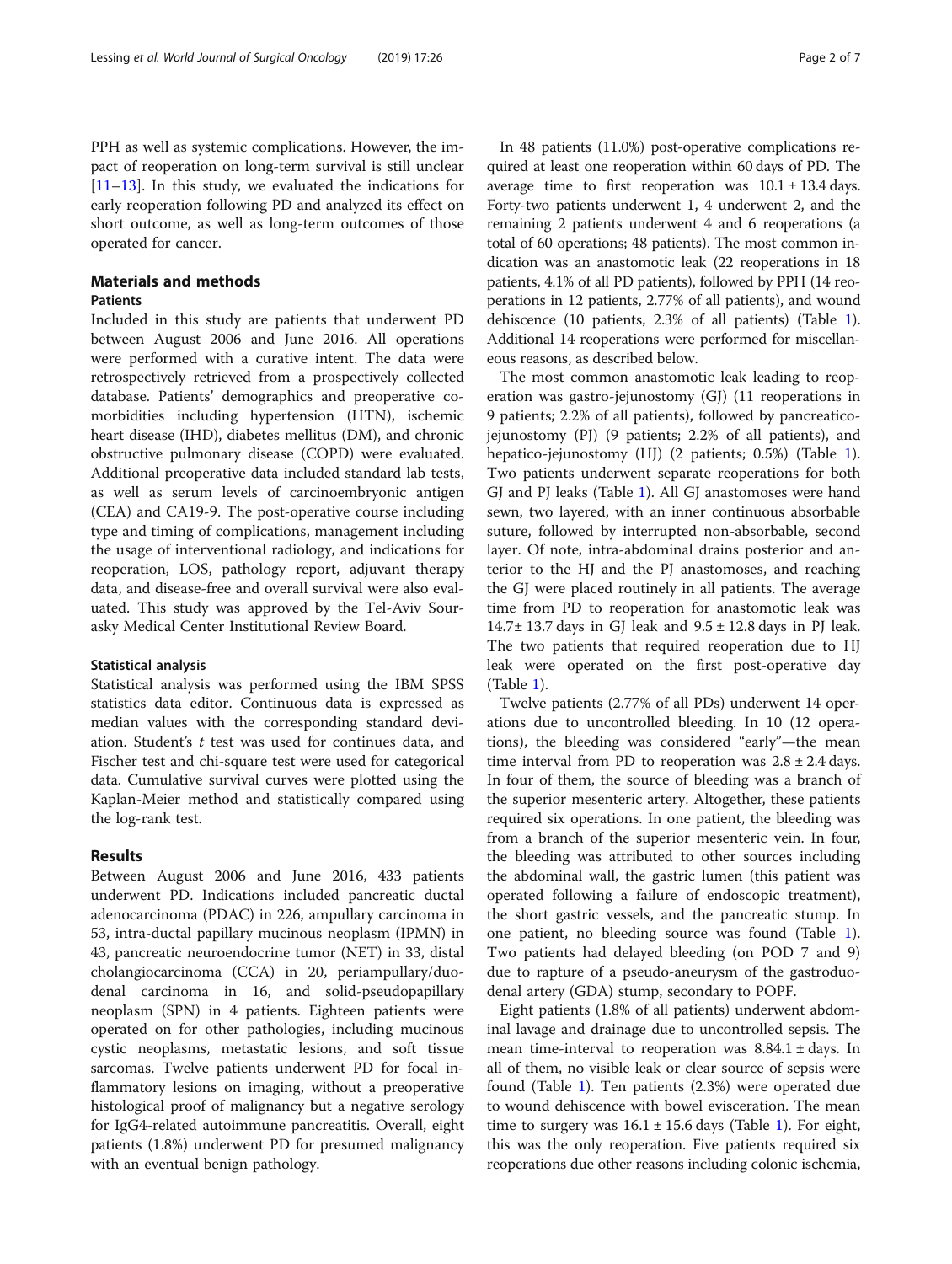| Indication for reoperation | No. of reoperations, total 60 | No. of patients undergoing a reoperation | Days from primary surgery mean (range) |
|----------------------------|-------------------------------|------------------------------------------|----------------------------------------|
| Anastomotic leak           | 22 (36.6%)                    | 18                                       | $14.7(1-28)$                           |
| GJ                         | 11 (50%)                      | 9                                        | $12(2-28)$                             |
| PJ                         | $9(40.9\%)$                   | 9                                        | $9(2-18)$                              |
| HJ                         | $2(9.1\%)$                    |                                          | 1(0)                                   |
| Early bleeding             | 12 (20%)                      | 10                                       | $2.8(0-6)$                             |
| Delayed bleeding (GDA)     | 2(3.33%)                      |                                          | $8(7-9)$                               |
| Bowel evisceration         | 10 (16.6%)                    | 10                                       | $18.4(5-14)$                           |
| Uncontrolled sepsis        | 8 (13.3%)                     | 8                                        | $6.4(1-16)$                            |
| Other                      | 6 (10%)                       | 5                                        | $14.1(1-60)$                           |

<span id="page-2-0"></span>Table 1 Indications for reoperations

GJ gastro-jejunostomy, PJ pancreatico-jejunostomy, HJ hepatico-jejunostomy, GDA gastroduodenal artery

severe peripheral vascular disease leading to limb ischemia, suspected small bowel ischemia (no resection was required), and ischemic omentum. Of note, none of the patients that were reoperated underwent a preceding interventional radiology procedure. Nevertheless, six patients that were reoperated required additional interventional radiology procedures after the second surgery. This included a percutaneous drainage of an intraabdominal collection in four patients, PTD placement in one patient, and angioembolization of a GDA stump pseudoaneurysm in another.

Among patients that were not reoperated, 10 underwent percutaneous drainage of an intra-abdominal abscess, 3 underwent angioembolization of pseudoaneurysm, and another patient underwent an insertion of a dilating stent to the celiac trunk due to severe stenosis.

Demographics and comorbidities of patients that underwent reoperation as compared to those who did not, are described in Table [2.](#page-3-0) No differences in age, gender, comorbidities, or serum levels of tumor markers were found between groups. Patients that required reoperation had significantly higher preoperative plasma bilirubin levels  $(7.3 \pm 6 \text{ vs } 4.19 \pm 5.4; P = 0.048, \text{ Table } 2)$  $(7.3 \pm 6 \text{ vs } 4.19 \pm 5.4; P = 0.048, \text{ Table } 2)$  $(7.3 \pm 6 \text{ vs } 4.19 \pm 5.4; P = 0.048, \text{ Table } 2)$ . No significant differences were found in the rate of preoperative endoscopic retrograde cholangiopancreatography (ERCP) and stent placement between groups (39.1% vs 25.9% in cancer patients that underwent reoperation compared to those that did not;  $P = 0.259$  $P = 0.259$  $P = 0.259$ , Table 2).

Patients with CCA had the highest rate of reoperations (25%), followed by PDAC (12.4%), ampullary carcinoma (11.3%), NET (4.16%), and IPMN (2%) (Table [2](#page-3-0)). Of note, no significant differences in the rates of preoperative ERCP and stent placement were demonstrated between patients with CCA and those with non CCA carcinoma, and ERCP was not associated with increased rate of reoperation in neither (Table [2\)](#page-3-0). No significant differences in TNM staging were demonstrated between patients with PDAC that underwent reoperation and those who did not (Table [2\)](#page-3-0). No difference in the rate of

patients that received neo-adjuvant therapy was demonstrated between the groups (Table [2](#page-3-0)). The readmission rates and rates of level B or C POPF were comparable between groups (Table [2](#page-3-0)).

Patients that required reoperation had significantly longer LOS compared to those that did not (an average of 39 vs 17 days), and 14.5% required prolonged mechanical ventilation and tracheostomy, compared to only 0.5% ( $P < 0.001$ ). Most remarkably, their 60-day mortality rate was dramatically increased to over 7-fold (18.3% compared to 2.6% in those that did not have reoperation). Six patients underwent more than one reoperation. Four had two reoperations and two patients had four and six. Indications for these surgeries included anastomotic leak, bleeding, wound dehiscence, sepsis, and second and third explorations for suspected mesenteric ischemia. Patients that underwent a single reoperation had a 14.2% mortality rate, compared to 50% in those who underwent more than one reoperation. All patients that underwent more than two reoperations died during the post-operative course. No significant differences in age, gender, demographics, or the characteristics primary disease were noticed between patients that died following a reoperation and those who survived.

The rate of completion of adjuvant chemotherapy was comparable between patients with cancer (PDAC, CCA, Ampullary CA, and Duodenal CA combined) that underwent reoperation, and those who did not (57.5% vs 65.8% respectively;  $P = 0.58$ ). In PDAC patients, reoperation had no impact on long-term oncologic outcome. The median disease-free survival (DFS) of PDAC patients that underwent a reoperation was  $576 \pm 45$  days vs  $446 \pm 56$ days in those who underwent a reoperation ( $P = 0.416$ ). The overall survival (OS) of PDAC patients was 907  $\pm$ 130 vs  $1029 \pm 202$  days ( $P = 0.416$ ). Finally, taking all patients into account, there was no difference in OS between those who underwent a reoperation and those who did not (Fig. [1](#page-4-0)).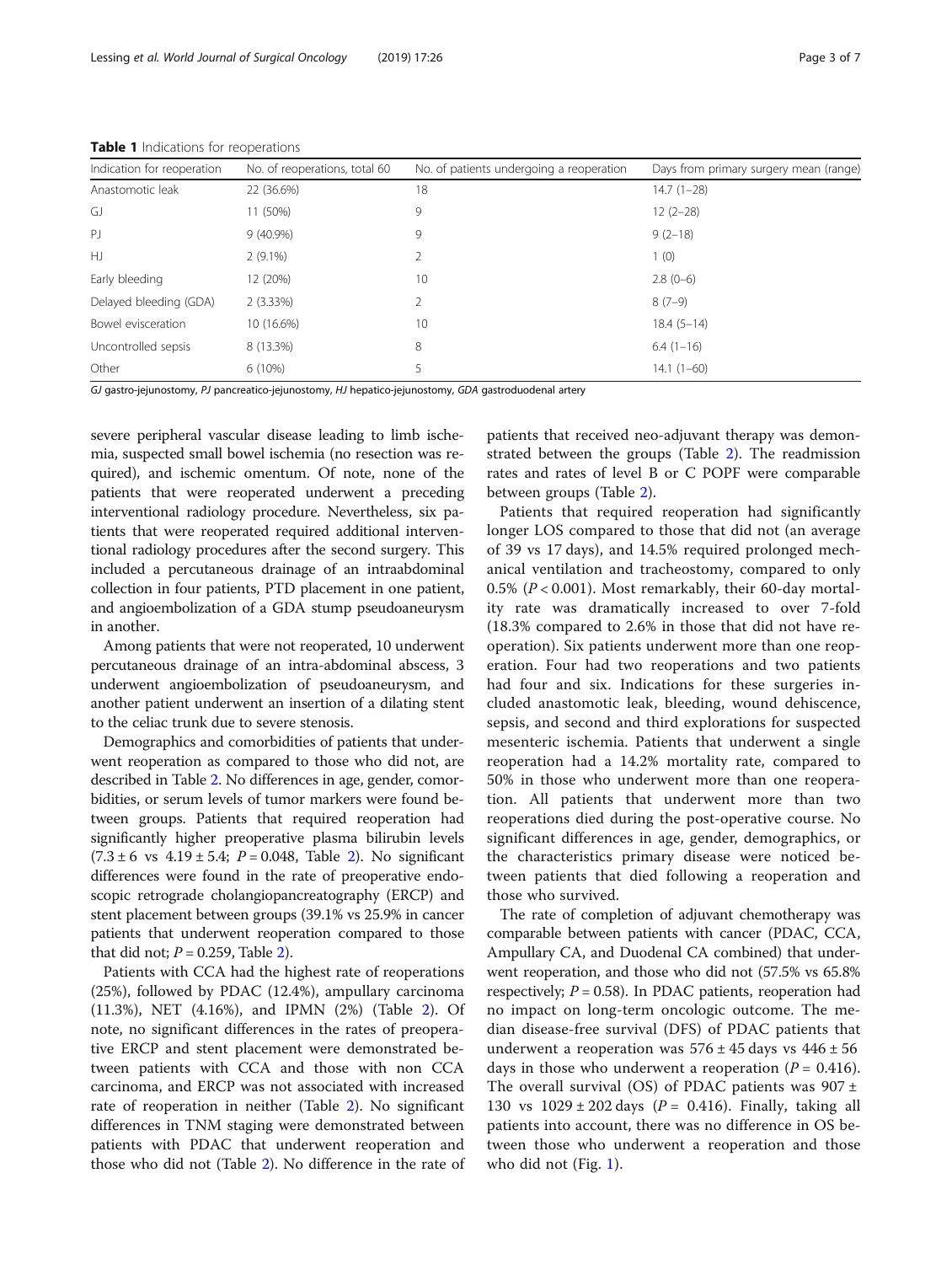# <span id="page-3-0"></span>Table 2 Patient characteristics and perioperative data

|                                               | Reoperation $n = 48$ | No reoperation $n = 385$ | P       |
|-----------------------------------------------|----------------------|--------------------------|---------|
| Gender, m.f (ratio)                           | 27:21 (1.28)         | 217:168 (1.29)           | 0.88    |
| Age (years)                                   | $66.5 \pm 11.4$      | $64.6 \pm 11.9$          | 0.3     |
| Comorbidities:                                |                      |                          |         |
| HTN, $n$ $(\%)$                               | 14(29.1)             | 97 (25.1)                | 0.57    |
| $IHD, n$ (%)                                  | 5(10.4)              | 37 (9.6)                 | 0.64    |
| DM, $n$ $(\%)$                                | 9(18.7)              | 118 (30.6)               | 0.19    |
| COPD, $n$ $%$                                 | 1(2)                 | 2(0.5)                   | < 0.001 |
| Pre-op Hb                                     | $12.64 \pm 1.5$      | $12.27 \pm 1.6$          | 0.18    |
| CEA                                           | $3.73 \pm 6.0$       | $5.52 \pm 14.8$          | 0.54    |
| CA19-9                                        | $174 \pm 289$        | $209 \pm 309$            | 0.57    |
| Pre-op bilirubin                              | $7.3 \pm 6$          | $4.19 \pm 5.4$           | 0.048   |
| Pre-op GGT                                    | $523 \pm 497$        | $458 \pm 559$            | 0.53    |
| Neo-adjuvant Tx, n (%)                        | 2(4.1)               | 12(3.11)                 | 0.14    |
| Benign pathology, n (%)                       | 2(4.1)               | 31(8)                    | 0.13    |
| Malignant pathology, n (%)                    | 46 (95.9)            | 354 (91.9)               | 0.013   |
| PDAC, $n$ (%)                                 | 28 (58.3)            | 198 (51.4)               | 0.98    |
| Ampullary CA, n (%)                           | 6(12.5)              | 47 (12.2)                | 0.814   |
| Duodenal CA, n (%)                            | 1(2)                 | 15(3.8)                  | 0.014   |
| CCA, n (%)                                    | 5(10.4)              | 15(3.9)                  | < 0.001 |
| $ERCP +$ stenting<br>(all malignant), $n$ (%) | 18 (39.1)            | 92 (25.9)                | 0.259   |
| $ERCP +$ stenting (of CA,<br>not CCA), n (%)  | 12 (34.2)            | 67(25.5)                 | 0.57    |
| $ERCP +$ stenting (of CCA), $n$ (%)           | 2(40)                | 11(73.3)                 | 0.15    |
| Staging of CA patients                        |                      |                          |         |
| T <sub>1</sub> , $n$ (%)                      | 11(27.5)             | 90 (32.4)                | 0.816   |
| T2, $n$ (%)                                   | 13 (32.5)            | 108 (38.9)               | 0.85    |
| T3, n (%)                                     | 6(15)                | 31 (11.2)                | 0.23    |
| T4, $n$ (%)                                   | 10(25)               | 48 (17.4)                | 0.2     |
| At least one positive LN, n (%)               | 20 (50)              | 140 (50.9)               | 0.87    |
| No. of positive LN,<br>average (range)        | $2.3(1-7)$           | $3.2(1-21)$              | 0.19    |
| NET, n (%)                                    | 2(4.16)              | 31(8)                    | 0.01    |
| IPMN, $n$ (%)                                 | 1(2)                 | 40 (10.3)                | < 0.001 |
| Readmission, n (%)                            | 11 (22.9)            | 66 (17.1)                | 0.24    |
| DGE, $n$ $(\%)$                               | 3(6.2)               | 57 (14.8)                | 0.002   |
| Wound infection, n (%)                        | 4(8.3)               | 63 (16.3)                | 0.019   |
| B/C pancreatic fistula, n (%)                 | 7(14.5)              | 57 (14.8)                | 0.93    |
| Tracheostomy, n (%)                           | 7(14.5)              | 2(0.52)                  | < 0.001 |
| LOS (days), average (range)                   | $39.07 \pm 30.15$    | $16.5 \pm 10.3$          | < 0.001 |
| 60 days' mortality, n (%)                     | 9(18.75)             | 10(2.6)                  | < 0.001 |
| Adjuvant Tx, n (% of CA patients)             | 23 (57.5)            | 181 (65.8)               | 0.58    |

HTN hypertension, IHD ischemic heart disease, DM diabetes mellitus, COPD chronic obstructive pulmonary disease, Ca carcinoma, CEA carcinoembryonic antigen, GGT gamma glutamyl transferase, Tx treatment, PDAC pancreatic adenocarcinoma, CCA cholangiocarcinoma, ERCP endoscopic retrograde

cholangiopancreatography, LN lymph node, NET neuroendocrine tumor, IPMN intraductal papillary mucinous neoplasm, DGE delayed gastric emptying. LOS length of stay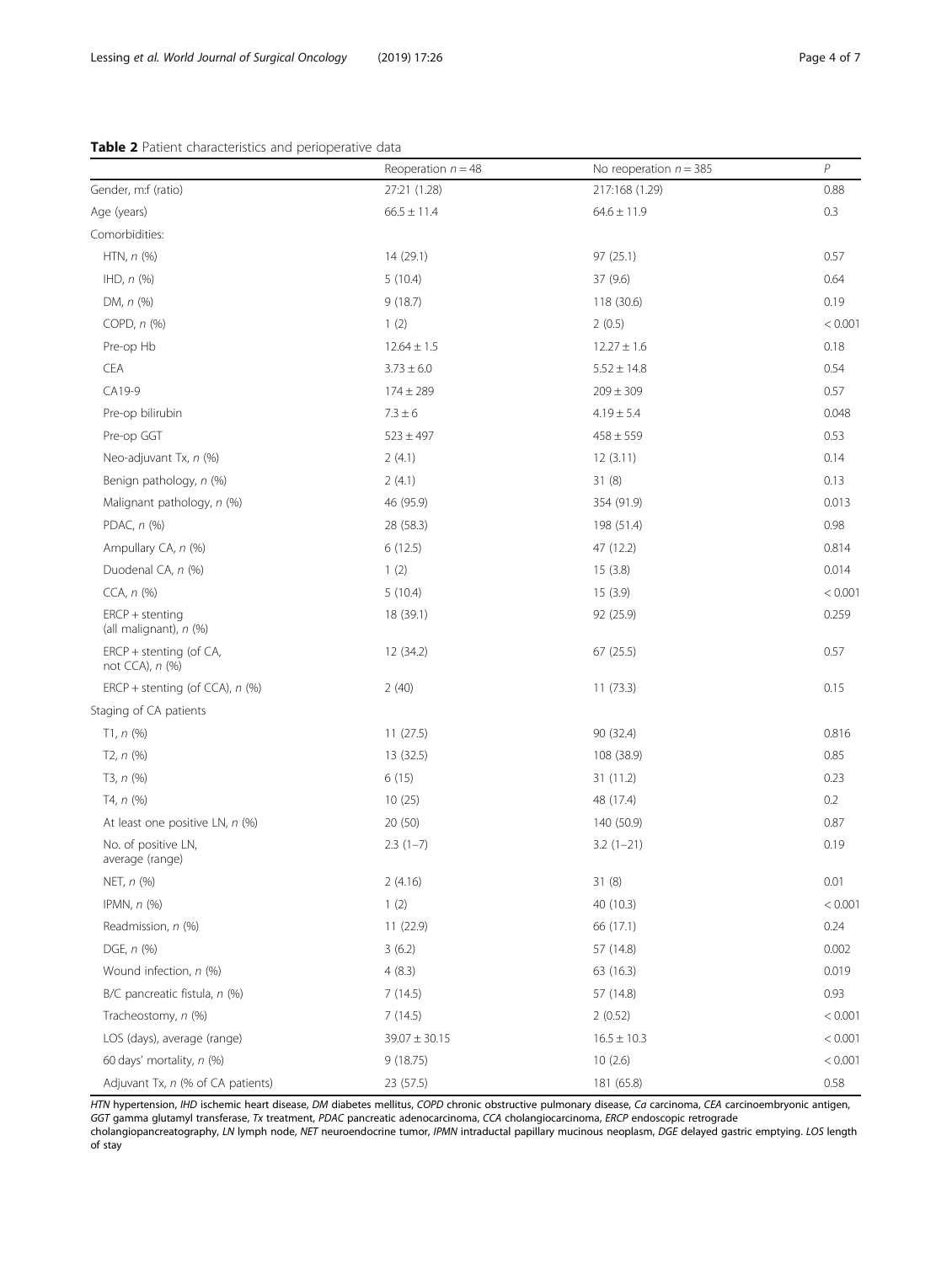<span id="page-4-0"></span>

### **Discussion**

PD is the only curative option for pancreatic head, duodenal and distal common bile duct malignancy. High volume centers for pancreatic surgery perform this procedure routinely with acceptable morbidity and mortality. Nevertheless, the overall post-operative complication rate of PD remains relatively high, compared to other abdominal procedures, even in specialized centers [[2,](#page-5-0) [4,](#page-6-0) [14,](#page-6-0) [15\]](#page-6-0).

Multiple factors lead to increased complexity of perioperative management of PD patients in recent years, including older age, higher rates of patient with borderline resectable tumor undergoing PD with vascular resections, and more frequent use of neoadjuvant chemotherapy. One of the surrogate markers of poor surgical outcome of any procedure is the need for reoperation in the post-operative period. In this study, we assessed the indications for early reoperation following PD and its short- and long-term consequences.

A little over 10% of patients suffered from post-operative complications that required at least one reoperation in the post-operative course. The majority were performed due to anastomotic leaks and PPH, followed by wound dehiscence and evisceration. These indications were also demonstrated in other large series as leading causes of reoperation  $[1-3, 7, 11, 13]$  $[1-3, 7, 11, 13]$  $[1-3, 7, 11, 13]$  $[1-3, 7, 11, 13]$  $[1-3, 7, 11, 13]$  $[1-3, 7, 11, 13]$  $[1-3, 7, 11, 13]$  $[1-3, 7, 11, 13]$  $[1-3, 7, 11, 13]$  $[1-3, 7, 11, 13]$ . With the growing use of invasive radiology for controlling delayed PPH, one could estimate that the rates of reoperation due to bleeding will significantly decrease. This may be true for patient with delayed PPH that are hemodynamically stable and in which pseudoaneurysm of the GDA is the most likely source, such as in cases of long standing pancreatic fistula.

Nevertheless, in early PPH, in which the source of bleeding is uncertain, and the patient is unstable, it is our opinion that the role of IR is still limited, and OR is the appropriate option. The majority of our cases were of the later kind. Other indications, including bowel ischemia and sepsis of unknown origin, were also common  $[1-3]$  $[1-3]$  $[1-3]$  $[1-3]$ . Although infrequent, a leak from GJ is known to have dire consequences  $[1-3]$  $[1-3]$  $[1-3]$  $[1-3]$  $[1-3]$ , and indeed this was the most common cause of reoperation among all anastomoses, despite higher frequency of PJ and HJ leaks, as most could be managed conservatively.

Drains were left in all of our patients. Many studies have assessed the benefits and drawbacks of routine drain placement during PD. Of these, several have demonstrated that omission of drains did not result in higher rates of post-operative complications, and even reduced the rates of clinically relevant pancreatic fistula and fistula-associated complications [\[16,](#page-6-0) [17\]](#page-6-0). On the other hand, other high-quality studies showed significantly increased rates of post-operative complications and mortality when drains were not routinely used  $[18]$ . In light of this ongoing controversy, we still maintain our tradition to routinely place drains during PD. It is beyond the scope of this study to assess the effect drains on timing and outcomes of reoperation.

The vast majority of patients underwent PD for malignant diseases. Among them, there was a significantly high rate of CCA patients that required reoperation (25%). A possible explanation for this might have been an increased rate of preoperative biliary drainage and stent placement in this patient subgroup, resulting in preoperative contamination of the biliary systems with a foreign body. However, in our cohort, the rate of preoperative biliary drainage and stent placement in CCA patients was comparable with that of other malignancies [[19,](#page-6-0) [20\]](#page-6-0).

As expected, the length of stay of reoperated patients was significantly longer (more than doubled on average), and over 14% required tracheostomy for prolonged mechanical ventilation and ICU stay, comparing to only 0.5% of those that were not reoperated. The overall toll of a reoperation is reflected by the substantially increased 60-day mortality rate, over 7-fold higher in patients that required reoperation, with risk of death rising proportionally to the number of reoperations. Somewhat surprisingly, when ultimately discharged, patients that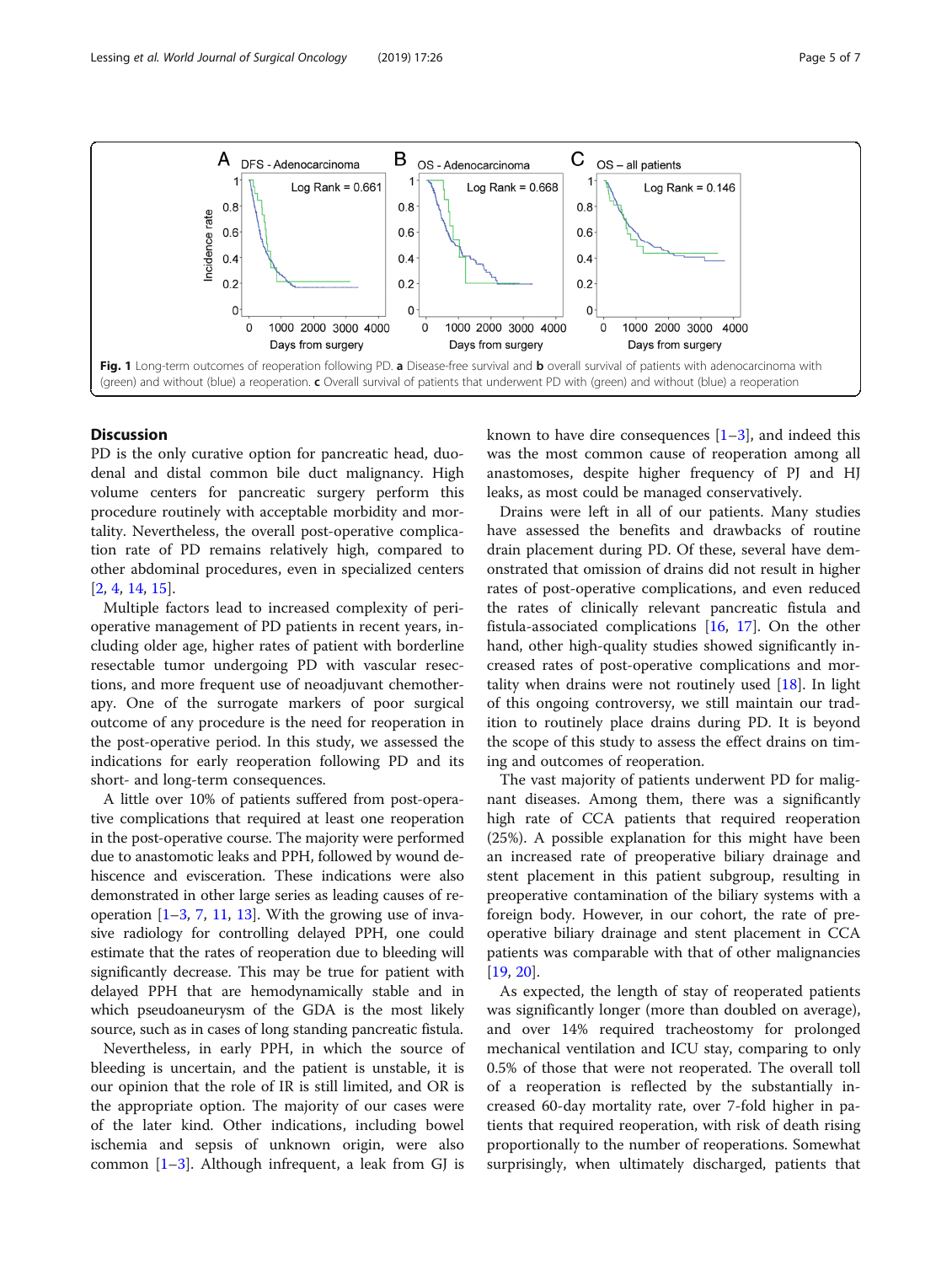<span id="page-5-0"></span>underwent reoperation had comparable rates of readmission to those who had uneventful post-operative course. This trend was also shown by previous studies of reoperation following PD [[11,](#page-6-0) [13](#page-6-0)].

It has long been suggested that post-operative complications may affect the long-term outcome of oncologic patients, both directly, by influencing host immunity and by preventing patients from receiving adjuvant treatment [[21,](#page-6-0) [22](#page-6-0)]. In colorectal cancer, for example, large series have shown that anastomotic leaks are associated with shorter DFS and decreased OS [\[22](#page-6-0)–[26\]](#page-6-0). One possible explanation is that post-operative complications lead to sustained surge of both local and systemic inflammatory mediators, which may play a role in tumor progression [[27](#page-6-0)–[30](#page-6-0)]. On the other hand, other studies contradict this observation, by showing no significant impact of anastomotic leaks or other major complications on disease recurrence and survival [\[31](#page-6-0)–[34\]](#page-6-0). In pancreatic cancer, this controversy remains, as some demonstrated worse long-term oncologic outcome in patients who developed POPF and other post-operative complications [[35](#page-6-0)–[37](#page-6-0)], while others showed no long-term effect. Nevertheless, it should be remembered that when dealing with pancreatic cancer, aside from the local and systemic effects of post-operative complications, the prolonged length of hospital stay may delay administration of adjuvant therapy and further worsen the already poor prognosis [[36,](#page-6-0) [38\]](#page-6-0). Cho et al. showed that the presence of major post-operative complications following PD is an independent prognostic factor for poor survival and distant recurrence in periampullary cancer patients [\[38](#page-6-0)]. In our study, major post-operative complications requiring reoperations in PDAC patients, was not associated with decreased rates of adjuvant chemotherapy administration and somewhat surprisingly, their long-term OS was comparable to those who did not undergo reoperation. This lack of significant difference between the groups, even if attributed to the relatively small cohort of reoperated patients, highlights the poor general long-term outcome of pancreatic cancer, with or without a reoperation.

It has always been our belief that patients undergoing PD have somewhat limited reserve and ability to withstand a "second hit," such as massive bleeding or sepsis. Therefore, whenever a patient was stable, we always deferred to conservative means, mostly by IR. Nonetheless, whenever patients had signs of severe shock, partial or no fast response to treatment, or signs of generalized peritonitis, we took them back to the OR for source control, be it bleeding or leak. Reoperation may indeed carry a major toll, as reflected in our study, and we cannot tell that this manner is not responsible for at least part of the grave outcome in the reoperated cohort. Nonetheless, it is very difficult to assess what would have been the outcome of our patients, if we would not have operated on them.

The overall mortality of our patients is not different from that reported by many other tertiary centers, and not increasing over time, even though we now operate on older patients and added vascular resections in the last 5 years of the study.

In conclusion, this study shed light on the devastating impact of severe post-operative complications requiring reoperation in patients undergoing PD.

The need to reoperate indicated a group of patients that would require particularly long hospital stay, often in the ICU, with prolonged mechanical ventilation and tracheostomy, and most strikingly, that had an extremely high mortality rate of over 18%. Nevertheless, we could not demonstrate an effect on long-term oncologic outcome, an observation that may reflect the aggressive nature of PDAC.

#### Acknowledgements

Not applicable

#### Funding

The authors did not receive any funding from party during the writing of this Manuscript.

#### Availability of data and materials

The datasets used and analyzed during the current study are available from the corresponding author on reasonable request.

#### Authors' contributions

IN conceived of the presented idea and closely supervised the formation of the manuscript. YL and NP collected the data and wrote the manuscript. NN contributed to the statistical analysis and interpretation of the results. IN, NL, YG, RN, GL, and JMK performed the operations and oversaw the postoperative care. All authors provided critical feedback and helped shape the research, analysis, and manuscript. All authors read and approved the final manuscript.

#### Ethics approval and consent to participate

All procedures performed in studies involving human participants were in accordance with the ethical standards of the institutional and/or national research committee and with the 1964 Helsinki declaration and its later amendments or comparable ethical standards. Informed consent was obtained from all individual participants included in the study.

#### Consent for publication

Not applicable

#### Competing interests

The authors declare that they have no competing interests.

#### Publisher's Note

Springer Nature remains neutral with regard to jurisdictional claims in published maps and institutional affiliations.

#### Received: 22 November 2018 Accepted: 23 January 2019 Published online: 31 January 2019

#### References

- 1. Cameron JL, Riall TS, Coleman J, Belcher KA. One thousand consecutive pancreaticoduodenectomies. Ann Surg. 2006;244(1):10–5.
- 2. Cameron JL, He J. Two thousand consecutive pancreaticoduodenectomies. J Am Coll Surg. 2015;220(4):530–6.
- 3. Elberm H, Ravikumar R, Sabin C, Abu Hilal M, Al-Hilli A, Aroori S, et al. Outcome after pancreaticoduodenectomy for T3 adenocarcinoma: a multivariable analysis from the UK vascular resection for pancreatic Cancer study group. Eur J Surg Oncol. 2015;41(11):1500–7.